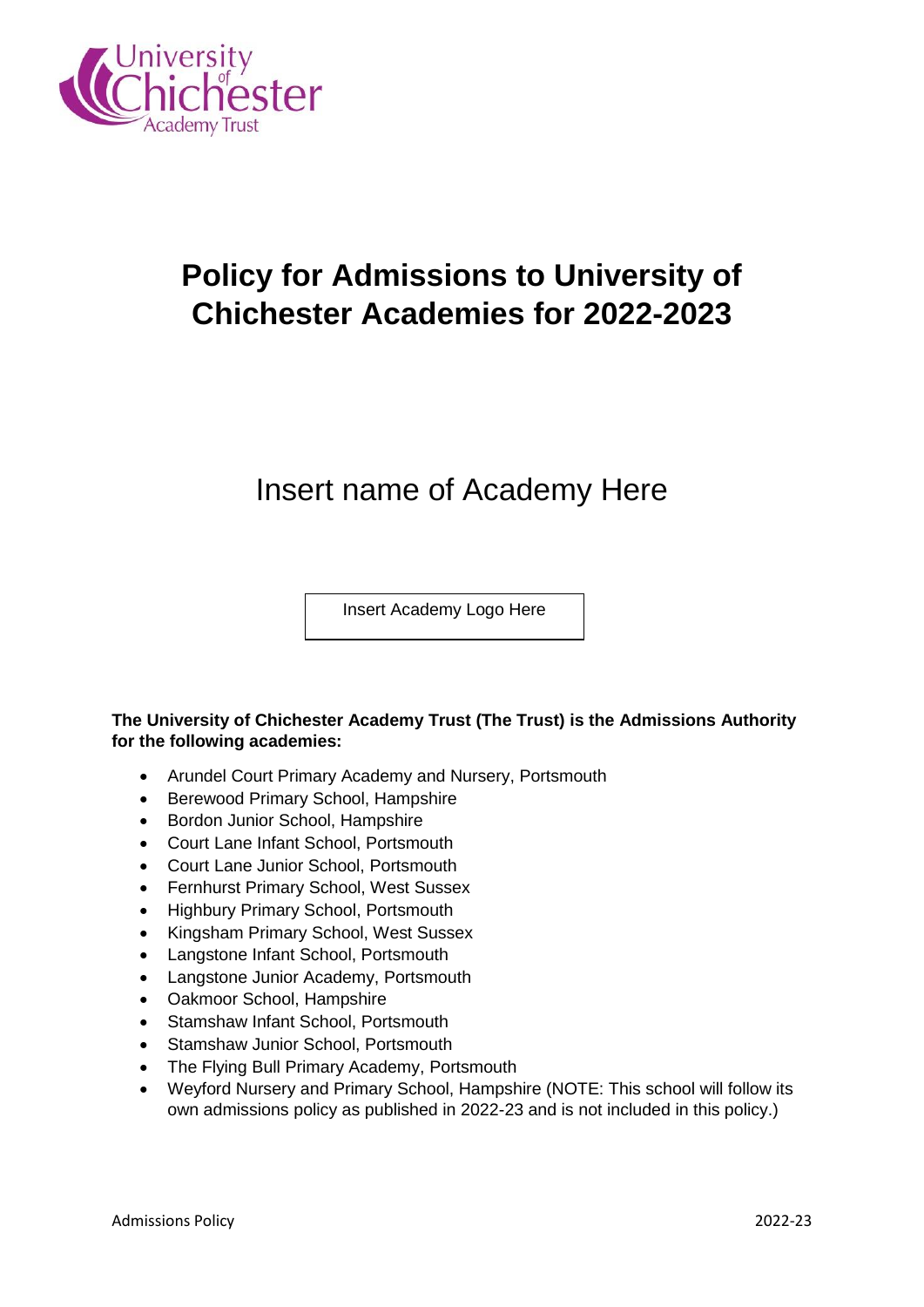**Our vision is for all young people to be inspired by an excellent education that raises their aspirations and enriches their lives. Our mission is to create a vibrant, inclusive and aspirational family of academies, transforming life chances for pupils through excellent teaching and learning. In order to uphold this, we seek to give priority in admissions arrangements which result in our academies being representative of their local communities and that groups that most need access to a high quality education are most likely to gain a place, where this is allowed within the Code. This includes children with special needs, looked after, children of service personnel and families facing disadvantage. In order to ensure the highest quality education we encourage the children of our staff to attend our academies.** 

The Trust will comply with all relevant provisions of the statutory codes of practice (the School Admissions Code and the School Admission Appeals Code) as they apply at any given time to maintained schools and with the law on admissions as it applies to maintained schools. Reference in the codes to admission authorities shall be deemed to be references to the governing body of the Trust. In particular, the Trust will take part in forums set up by the local authorities (LAs) in which its academies are located, to discuss admissions and have regard to their advice and will participate in the co-ordinated admission arrangements operated by Hampshire County Council, West Sussex County Council and Portsmouth City Council.

## **Number of Admissions**

| Arundel Court Primary Academy and Nursery,   | 90  |
|----------------------------------------------|-----|
| Portsmouth                                   |     |
| Berewood Primary School, Hampshire           | 45  |
| Bordon Junior School, Hampshire              | 60  |
| Court Lane Infant School, Portsmouth         | 120 |
| Court Lane Junior School, Portsmouth         | 120 |
| <b>Fernhurst Primary School, West Sussex</b> | 30  |
| <b>Highbury Primary School, Portsmouth</b>   | 60  |
| Kingsham Primary School, West Sussex         | 45  |
| Langstone Infant School, Portsmouth          | 90  |
| Langstone Junior Academy, Portsmouth         | 90  |
| Oakmoor School, Hampshire                    | 150 |
| Stamshaw Infant School, Portsmouth           | 90  |
| Stamshaw Junior School, Portsmouth           | 90  |
| The Flying Bull Primary Academy, Portsmouth  | 60  |

# **The published admissions number (PAN) for entry to our academies in the following year groups from September 2021 is:**

# **Admissions Arrangements**

# **Over-subscription criteria**

The following oversubscription criteria will be used to allocate places should there be more demand than places available as set out in an academy's published admission number (PAN). Any children with Education, Health and Care Plans that name an academy must be allocated a place even before the over-subscription criteria are applied.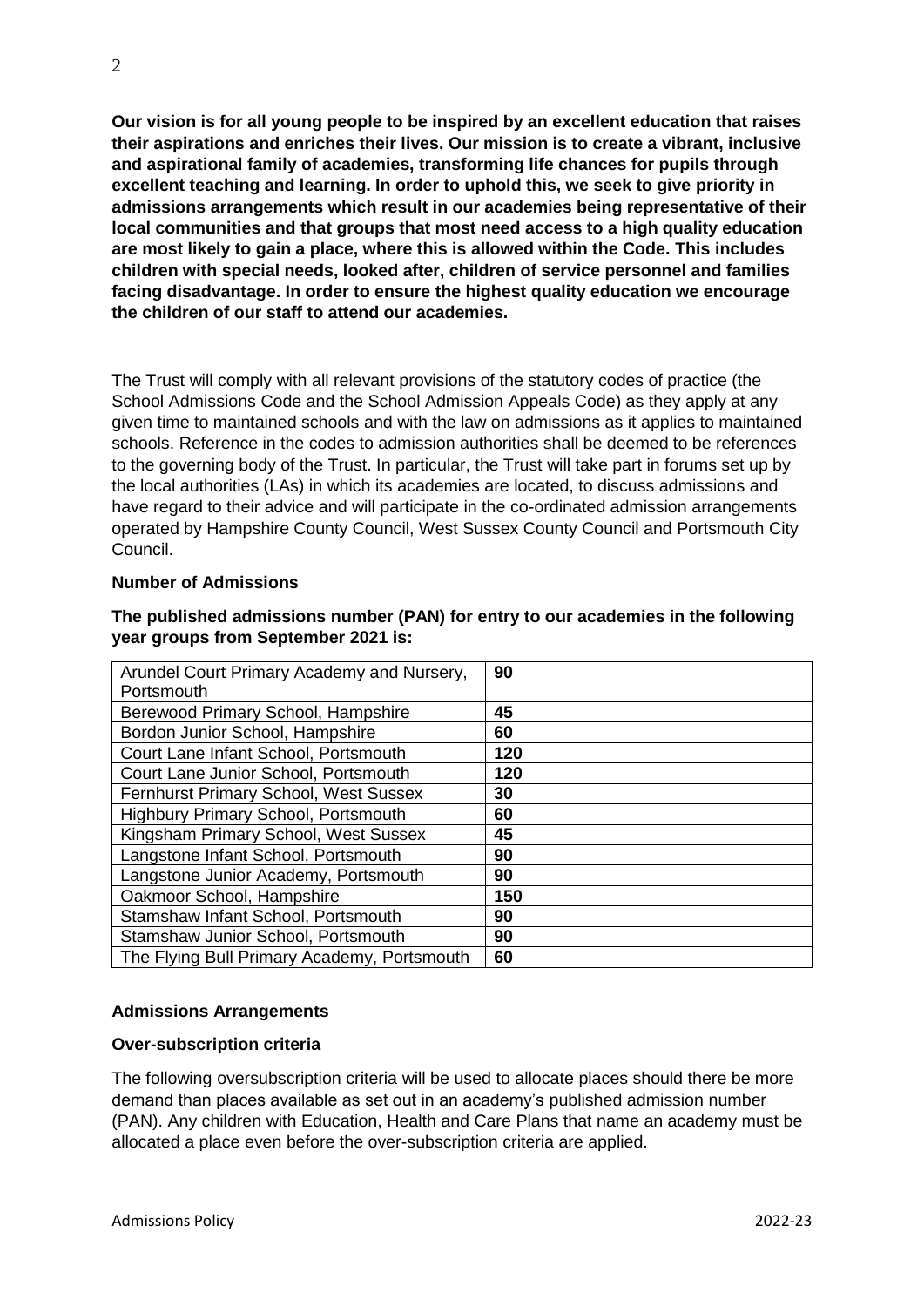# **1. Children looked after or previously looked after by a local authority**

Children who are looked after by a local authority (i.e. in their care or provided with accommodation by the authority for a continuous period of more than 24 hours). Children who were previously looked after but immediately following being looked after became subject to an adoption order, residence or special guardianship order. Please see additional information.

# **2. Children or families with significant, physical, psychological or social need.**

Evidence must be attached with the application. Applications under this criterion must be supported by written evidence from an appropriate professional involved stating clearly why the preferred school is the most appropriate for the child and reasons why other schools in the local authority are inappropriate (see additional information).

# **3. Children of staff employed at the school**

Children of a member of staff who has been employed at the school for two or more years at the time at which the application is made and/or the member of staff is recruited to fill a vacant post for which there is a demonstrable skill shortage (see additional information).

# **4. Children with a sibling in the school**

Children who have a brother or sister (living within the same household) already on roll and who will still be attending the school or a linked school (see table below) the following academic year.

This does include step-brothers/step-sisters/foster brothers/sisters living within the same household or children whose parents are married or cohabiting and live together within the same household (see additional information).

# **5. Catchment Area**

Children living within the school's designated catchment area. If the school cannot admit all applications from the catchment area, priorities 6(i) to 6 (iii), will be used to allocate places.

# **6. Out of Catchment Area**

Children living outside the school's catchment area in the following priority order:

i) children attending, at the time of application, a named linked school (see table below)

ii) Children eligible for the service premium at the time of application to the school.

Note - service premium is paid to eligible children of armed services personnel under S14 of the Education Act 2002

iii) Children who live closest to the school, based on the shortest distance from home to school, measured 'as the crow flies'. (This distance will be used where necessary to prioritise applications- see additional information).

Should there be two or more identical distances requiring prioritisation, this will be done by casting lots (see additional information).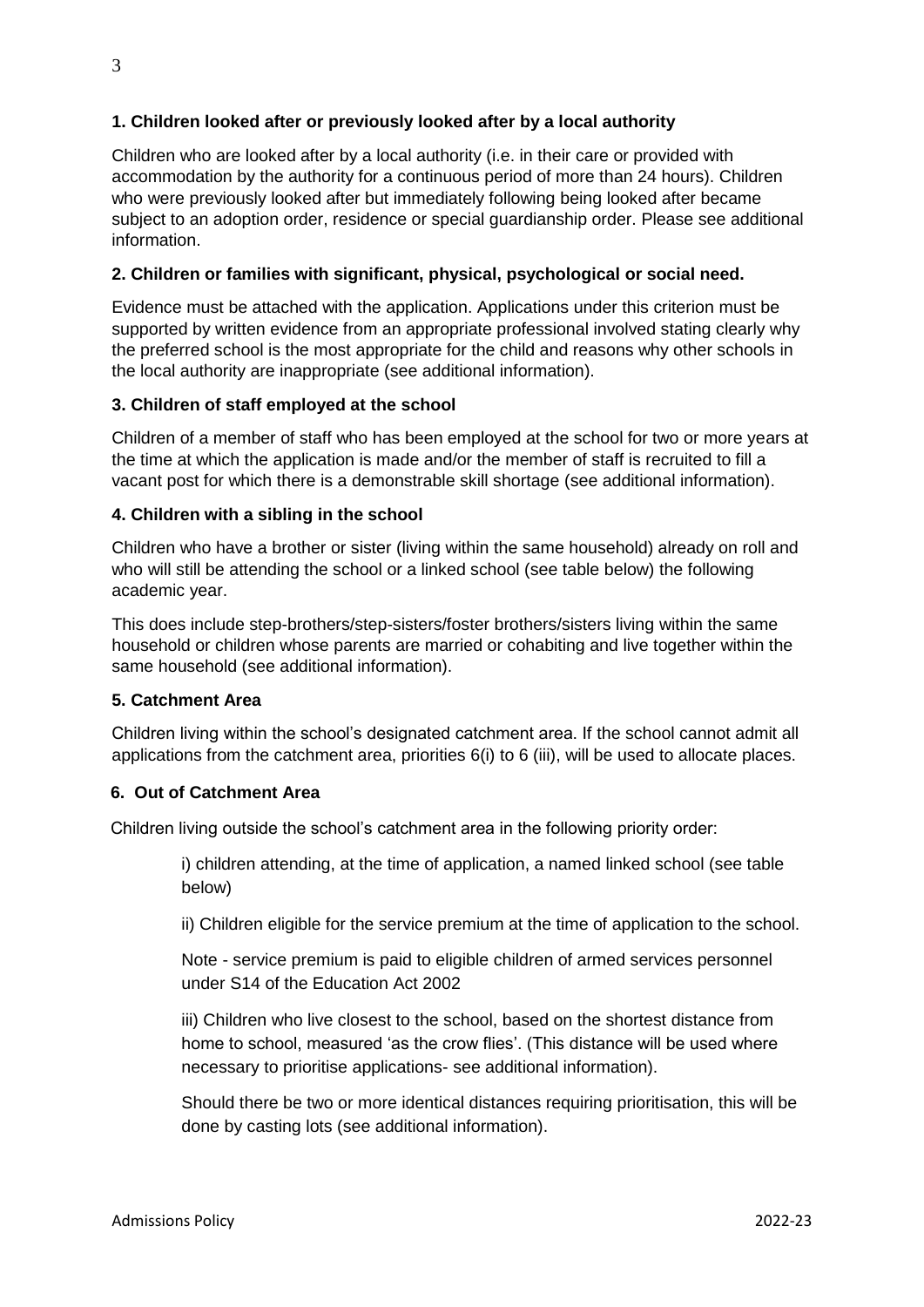Should the academy be oversubscribed from within any of the criteria 6(i) to 6 (iii) above, then any additional criteria as given in  $6(i)$  to 6 (iii) will be used to prioritise applications within these categories.

## **Displaced Sibling**

Where the LA is unable to meet a parental preference in relation to a catchment school in the normal admission round, the LA will have to allocate a place at a lower preference school or even allocate the next nearest school with places available. Parents may prefer to then try and get a place for another sibling at the same school. In such instances, this school could then be treated as the catchment school for subsequent sibling applications. Parents would have to notify the LA on application that they consider this exception applies. If the application was for the actual catchment school this criterion would still be applied.

## **Pupils with a statutory education, health and care plan (EHCP)**

The Admissions code states *"all children whose…Education Health and Care (EHC) plan names the school must be admitted".* These children will have priority for admission over and above all other admission applications and will be included in the admissions allocation process.

## **Linked schools**

The following schools are linked:

| School being applied for:       | Linked school:                              |
|---------------------------------|---------------------------------------------|
| <b>Bordon Junior School</b>     | <b>Bordon Infant School</b>                 |
| <b>Court Lane Junior School</b> | <b>Court Lane Infant School</b>             |
| Langstone Junior Academy        | Langstone Infant School                     |
| Oakmoor School                  | Bordon Junior School, Bordon                |
|                                 | St Matthew's Church Of England (Aided)      |
|                                 | Primary School Blackmoor,                   |
|                                 | Woodlea Primary School,                     |
|                                 | The Holme Church of England (Controlled)    |
|                                 | Primary School,                             |
|                                 | <b>Weyford Nursery &amp; Primary School</b> |
| <b>Stamshaw Junior School</b>   | <b>Stamshaw Infant School</b>               |

# **Additional Information**

#### **Looked after children**

These are defined as children who are looked after by a local authority, i.e. in their care or provided with accommodation by the authority for a continuous period of more than 24 hours.

Children who were previously looked after, but ceased to be so because they were adopted or subject to a residence or special guardianship order<sup>1</sup>. A copy of the relevant court order will be required.

*\*A child is considered as 'Looked After' as defined in section 22(1) of the Children Act 1989.*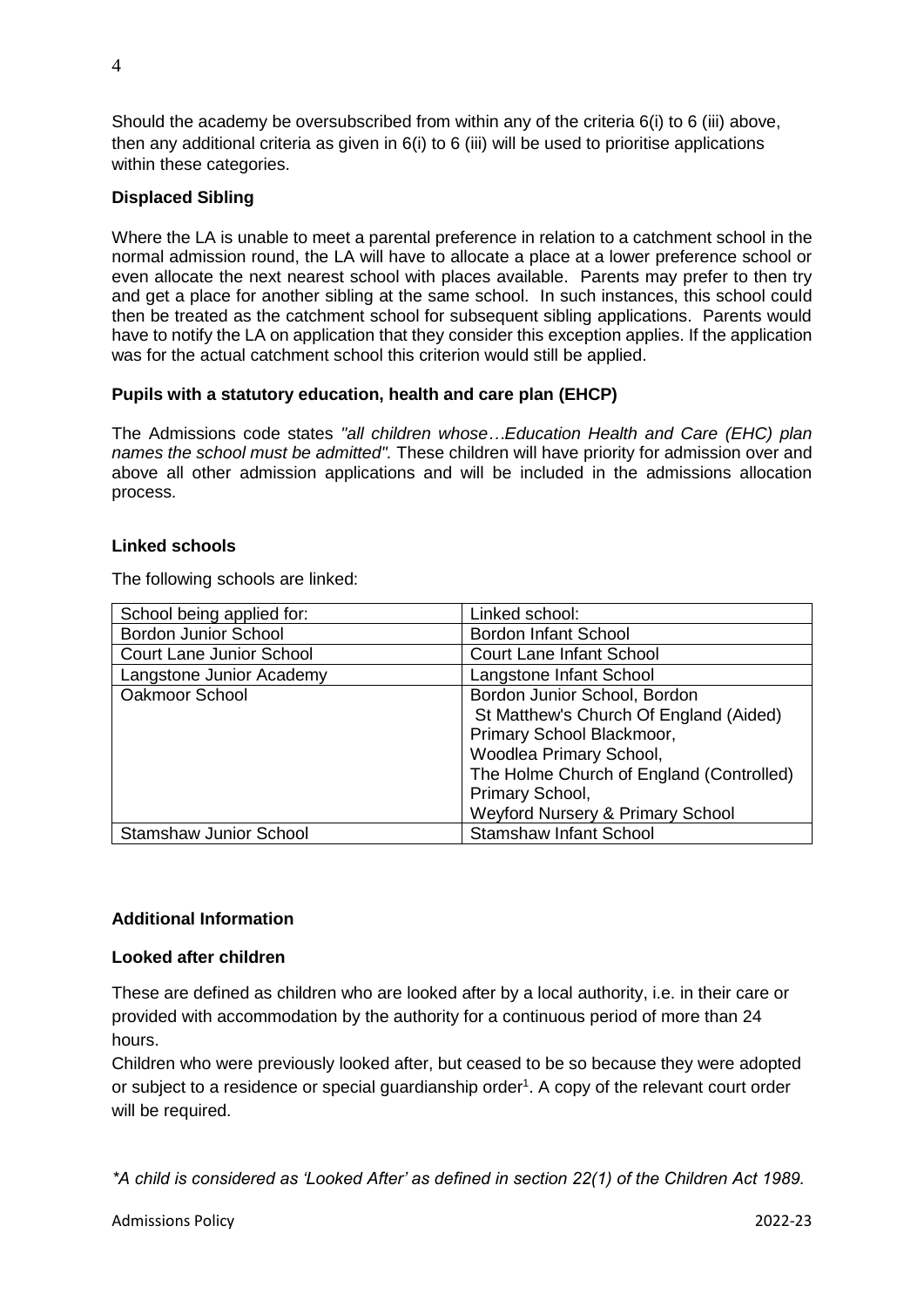*A child is considered 'Adopted' as defined in section 46 of the Adoption and Children Act 2002. Residence order- as defined in section 8 of the Children Act 1989. Now replaced by Child Arrangement Order. Special guardianship order – as defined in section 14 a of the Children Act 1989* 

## **Medical, physical, psychological or social need**

Occasionally there will be a very small number of children for whom exceptional social or medical circumstances apply which will warrant a placement at a particular school. The exceptional social or medical circumstances might relate to either the child or the parent/carer. Supporting evidence from a professional is required such as a doctor and/or consultant for medical cases or a social worker, health visitor, housing officer, the police or probation officer for other social circumstances. This evidence must confirm the circumstances of the case and must set out why the child should attend a particular school and why no other school could meet the child's needs.

Providing evidence does not guarantee that a child will be given priority at a particular school and in each case a decision will be made based on the merits of the case and whether the evidence demonstrates that a placement should be made at one particular school above any other.

Common medical conditions and allergies can usually be supported in all mainstream schools, therefore priority under a school's exceptional medical criterion would not normally be given for these. Some mainstream schools have units attached which provide specialist provision for children with an education, health and care plan which names the school. The facilities in these units are not normally available to children in the mainstream school and as such priority under a school's exceptional social or medical criterion would not normally be agreed for a mainstream place on the basis of a specialist unit being attached to the school.

In addition, routine child minding arrangements would not normally be considered to be an exceptional social reason for placement at a particular school.

We reserve the right to refer medical evidence to our designated medical officer, where necessary, to assist us in making a decision about medical priority for a school place.

If your child or a family member has a significant medical, physical, psychological or social need that you would like taken into account when places are allocated, please tick the relevant box on the application form and attach supporting evidence to your form.

Failure to attach supporting evidence will delay the progress of your application and result in it not being considered under this criterion. It is your responsibility to provide the necessary evidence to support your application. All information given will be treated confidentially. If you are in any doubt about whether or not to include details, please contact the Admissions Service for further advice.

#### **Catchment Areas**

A catchment area is a geographical area defined by the Trust. The idea of having a catchment area is to give some priority for the admission of children living in the local area of the school. Please note: living in the catchment area does not guarantee a place at the school. Your catchment area is determined by your home address (the child's permanent residence).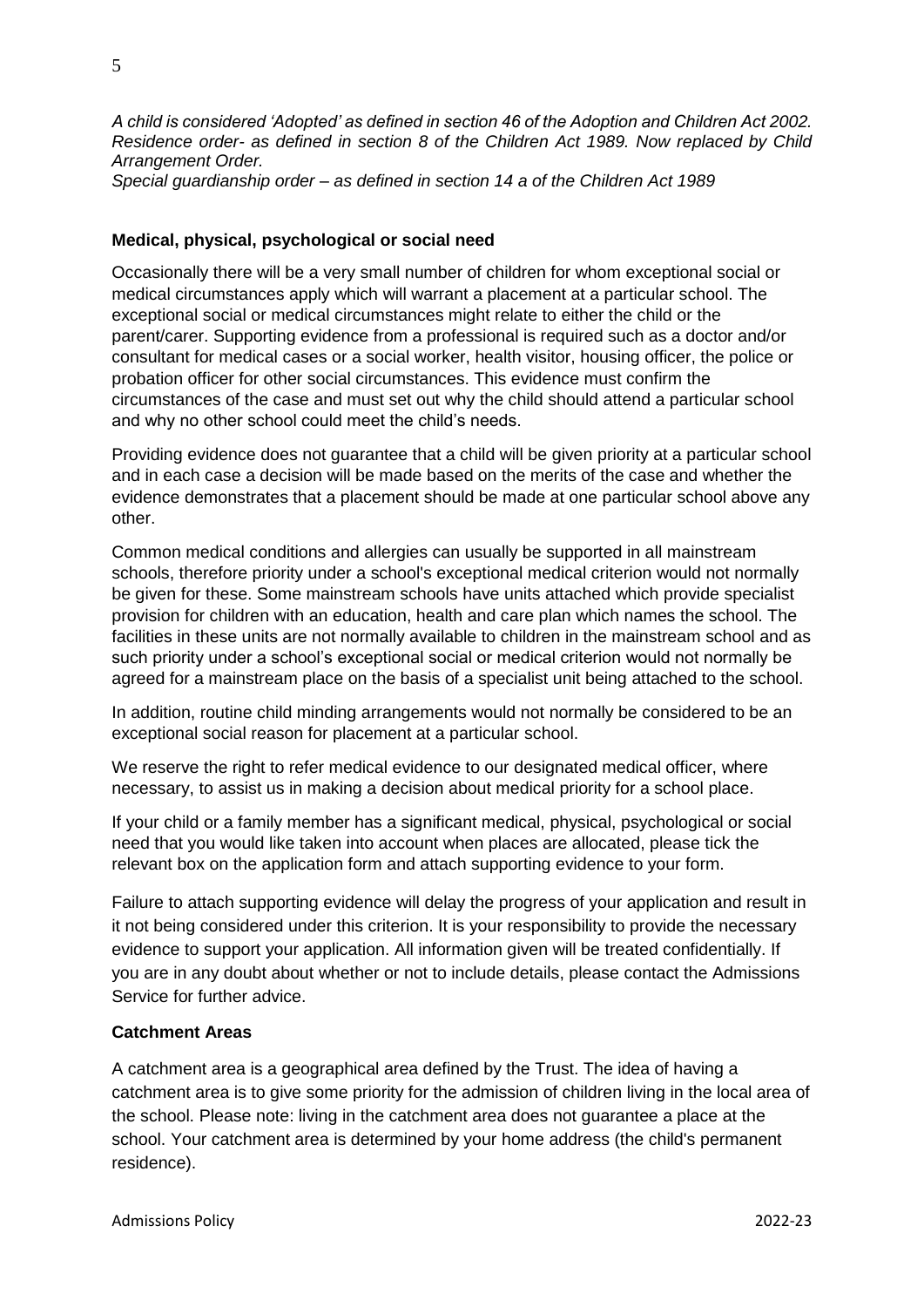You can find details of catchment areas at the following sites for:

## Portsmouth:

[https://www.portsmouth.gov.uk/services/schools-learning-and-childcare/schools/infant-junior](https://www.portsmouth.gov.uk/services/schools-learning-and-childcare/schools/infant-junior-and-primary-school-information/)[and-primary-school-information/](https://www.portsmouth.gov.uk/services/schools-learning-and-childcare/schools/infant-junior-and-primary-school-information/)

## Hampshire

<https://www.hants.gov.uk/educationandlearning/findaschool>

## West Sussex

[https://www.westsussex.gov.uk/education-children-and-families/schools-and](https://protect-eu.mimecast.com/s/iyt2CVNYoHKL9wIGi1SJ?domain=westsussex.gov.uk)[colleges/school-places/apply/starting-school-places/#find-your-catchment-area-school-and](https://protect-eu.mimecast.com/s/iyt2CVNYoHKL9wIGi1SJ?domain=westsussex.gov.uk)[other-local-schools](https://protect-eu.mimecast.com/s/iyt2CVNYoHKL9wIGi1SJ?domain=westsussex.gov.uk)

# **Sibling links**

A sibling link is defined as a child's brother or sister (living in the same household) already on roll and attending the school you have applied to or at an adjacent infant/junior school and who will still be attending the school the following academic year. This category includes step-brothers/step-sisters; adoptive/foster brothers/sisters living in the same household or children whose parents are married or cohabiting and live together within the same household. This does not include siblings who live in a different household. If you have twins, triplets, etc in the same household who are due to transfer into the same year group, please be aware that should the admission limit of a school be reached by admitting one child, your other child(ren) will be offered a place at the same school, with the exception of children who are not twins, triplets etc. being admitted to classes subject to infant class size regulations (YR, Y1 or Y2). Please note: a sibling link at the school does not guarantee admission to the school.

# **Staff and Children of Staff**

Staff' includes all those on the payroll of the school. 'Children of staff' refers to situations where the staff member is the natural parent, the legal guardian or a resident step parent.

#### **Distance criterion**

Where it is necessary to prioritise applications the criterion will be prioritised based on the methodology adopted by the Local Authority.

In Portsmouth, this is the shortest distance from the child's home to school, measured in a straight line 'as the crow flies'. Distances will be measured using the council's Geographical Information System (GIS) department. The Local Land and Property Gazetteer (LLPG) unique property reference co-ordinates will be used to represent the school, whilst home coordinates will be primarily derived from the LLPG, with Ordnance Survey's ADDRESS-POINT® product used as support. Should there be two or more identical distances, the prioritisation will be done by casting lots. The Admissions Service will arrange for this to be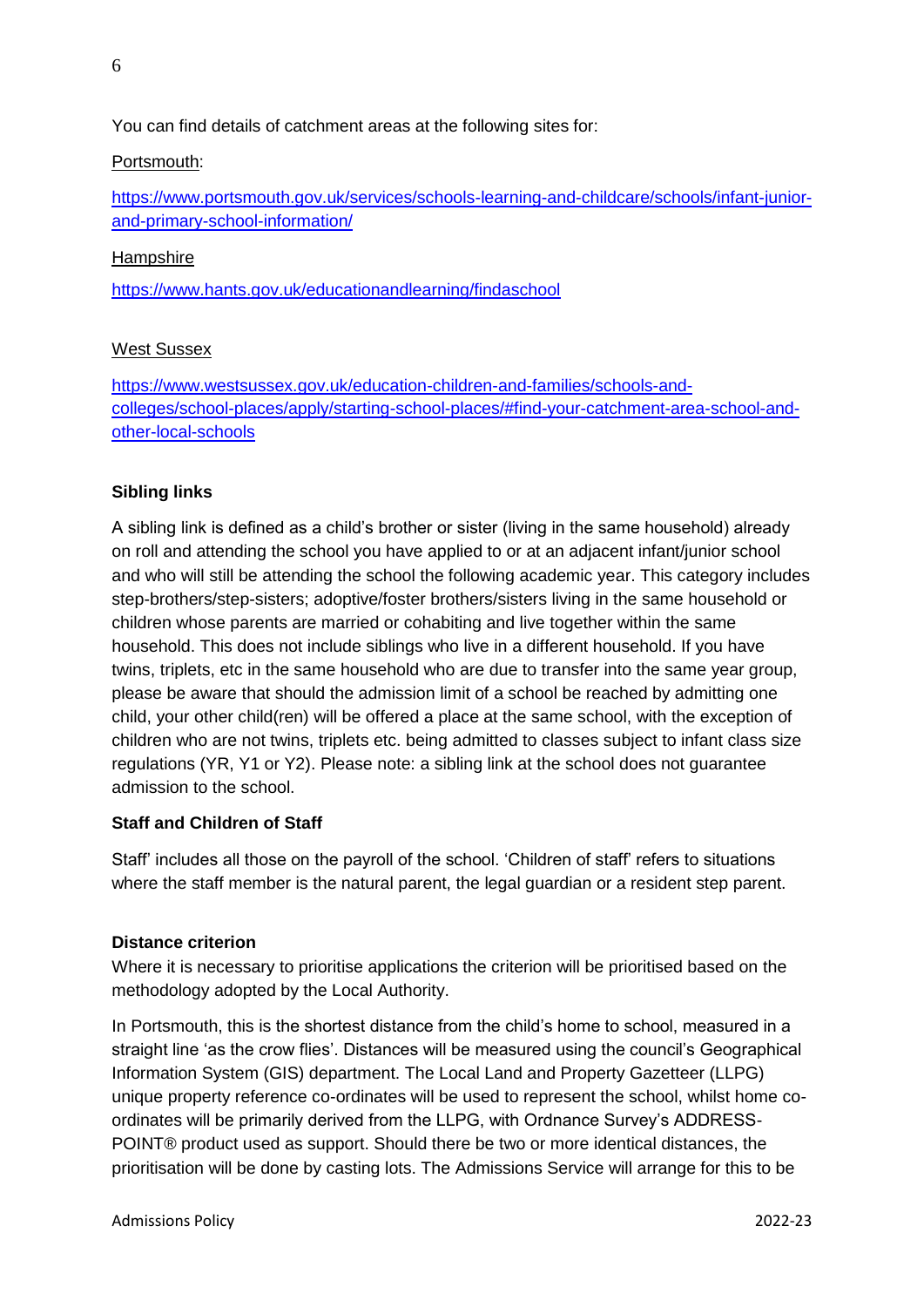carried out by the LA's Democratic Services who are independent of the school and the admissions process.

In Hampshire, straight line distance will be used to prioritise applications; applicants living nearer the school have priority. Distances will be measured from the Ordnance Survey home address point to the school address point using Hampshire County Council's Geographic Information Systems (GIS). Distances to multiple dwellings will give priority to the ground floor over the first floor and so on. On individual floors, distances will be measured to the stairs leading to the communal entrance. Where two or more applicants are equidistant, random allocation will be used to allocate the place. An explanation of the random allocation procedure is available on the Hampshire County Council website

In West Sussex, a straight line distance is used as a tie-break. All distances are measured by a straight line from the school to the child's home address, using Ordnance Survey data within the curtilage of the property.

# **Fair Access Protocol**

Each Local Authority operates a Fair Access Protocol which prioritises admissions for certain categories of school age children. This protocol relates to admission applications throughout the year (but not the transfer of Year 6 pupils from primary/junior to secondary schools in September 2022/23). The protocol takes priority above the school's admission policy for those on a waiting list and the LA may require the school to admit above their published admission number.

# **Appeals**

All applicants refused a place have a right to appeal to an independent appeal panel constituted and operated in accordance with the School Admissions Appeal Code.

Appellants in the normal admissions round should contact the University of Chichester Academy Trust by 21st May 2022. In-Year applicants can contact the University of Chichester Academy Trust at any time having received a refusal letter from the academy. Information on how to appeal and the timetable for the appeals process is on the Trust website at [www.unicat.org.uk.](http://www.unicat.org.uk/) The exception to this is those appealing for a school in Portsmouth LA who should contact Portsmouth City Council Admissions.

#### **Waiting lists**

All parents who have been refused a place at the school will have the option to indicate their wish to remain on the waiting list – via a tick box on the allocation response form online or on a paper reply slip, except for children in Hampshire County Council Local Authority, where children refused a place and not offered a higher preference are automatically added to the Hampshire County Council waiting list.

Children will be held on the waiting list by order of the criteria in the Admissions Policy. No account can be taken of the length of time a pupil is on the list. A pupil's position can change on the list as new applicants join or other applicants come off the waiting list.